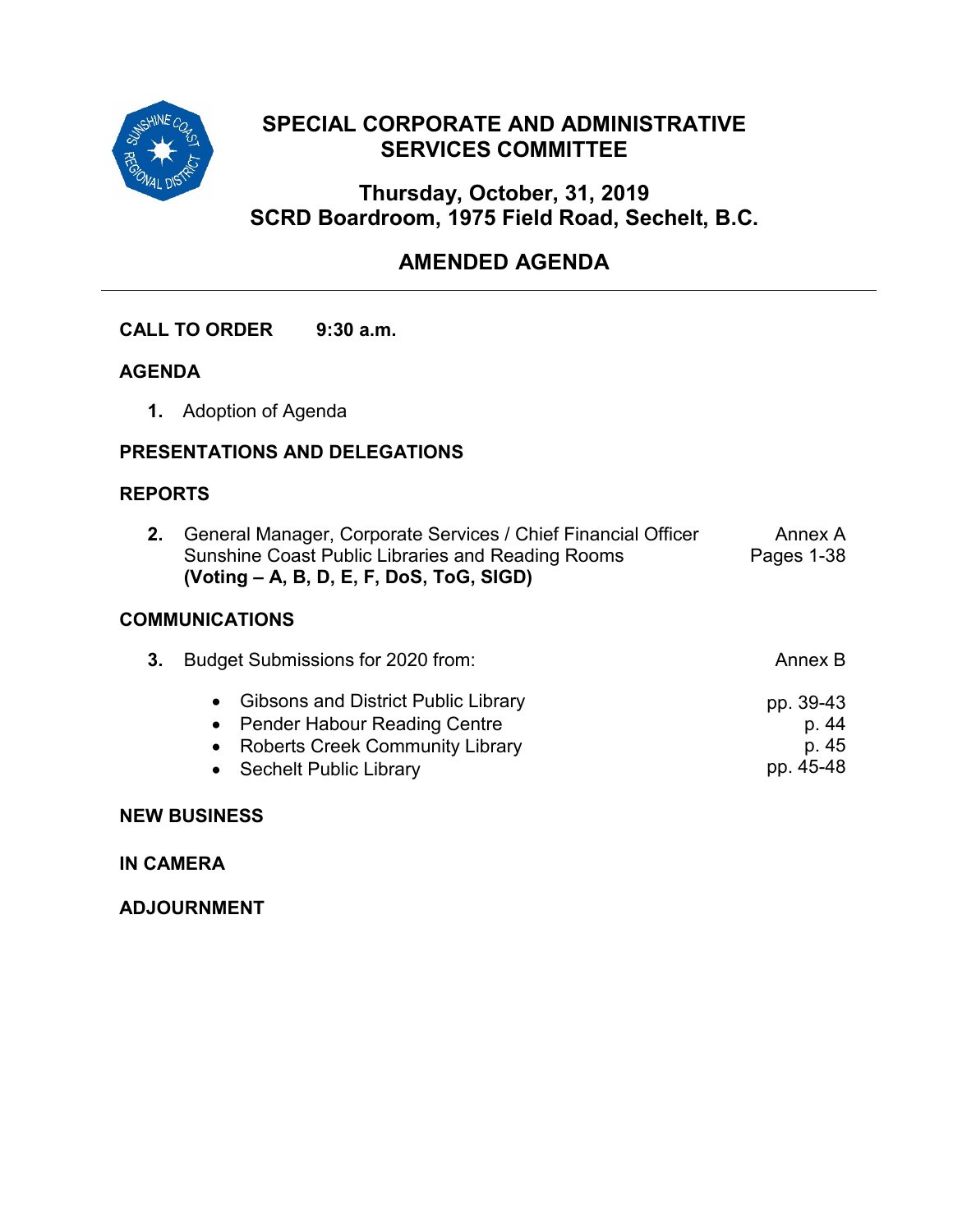**GDPL Draft 2020 Budget**

# **ANNEX B**

|                                            |           | υυς ι υπαιτ 2020 υπαδετ                                |           |           |                         |            |
|--------------------------------------------|-----------|--------------------------------------------------------|-----------|-----------|-------------------------|------------|
|                                            |           |                                                        |           |           | Change                  |            |
| <b>Gibsons and District Public Library</b> |           | 2017 Budget 2018 Budget 2019 Budget 2020 Budget Amount |           |           |                         | % Change   |
| 2020 Budget                                |           |                                                        |           |           |                         |            |
| <b>Description</b>                         |           |                                                        |           |           |                         |            |
| <b>Public Support Tax Requisition</b>      | \$583,636 | \$595,309                                              | \$610,309 | \$648,841 | \$38,532                | 6.3%       |
| <b>One time Capital Technology Request</b> |           |                                                        |           |           |                         |            |
| <b>Grants</b>                              | \$67,000  | \$67,000                                               | \$66,166  | \$66,166  | \$0                     | 0.0%       |
| <b>Library Revenue</b>                     | \$20,500  | \$21,000                                               | \$22,200  | \$22,200  | \$0                     | 0.0%       |
| <b>TOTAL REVENUE</b>                       | \$671,136 | \$683,309                                              | \$698,675 | \$737,207 | \$38,532                | 5.5%       |
| <b>OPERATING EXPENSES</b>                  | 2017      | 2018                                                   | 2019      | 2020      | Change<br><b>Amount</b> | % Change   |
|                                            |           |                                                        |           |           |                         |            |
| <b>Materials &amp; Services</b>            | \$91,400  | \$94,773                                               | \$95,037  | \$96,037  | \$1,000                 | 1.0%       |
| Programming                                | \$10,300  | \$12,000                                               | \$15,700  | \$16,200  | \$500                   | 3.1%       |
| <b>Office</b>                              | \$23,800  | \$24,000                                               | \$24,500  | \$24,800  | \$300                   | 1.2%       |
| <b>Equipment &amp; Maintenance</b>         | \$4,400   | \$4,400                                                | \$3,900   | \$4,000   | \$100                   | 2.5%       |
| <b>Facility</b>                            | \$48,900  | \$48,900                                               | \$49,850  | \$47,850  | $-$2,000$               | $-4.2%$    |
| <b>Personnel</b>                           | \$478,736 | \$484,536                                              | \$499,894 | \$543,626 | \$43,732                | 8.0%       |
| <b>Development</b>                         | \$3,600   | \$4,200                                                | \$4,694   | \$4,694   | \$0                     | 0.0%       |
| <b>Other Expenses</b>                      | \$5,000   | \$5,500                                                | \$0       | \$0       | \$0                     | 0.0%       |
| <b>CAPITAL ASSET PURCHASES</b>             | \$5,000   | \$5,000                                                | \$5,100   | \$0       | $-$5,100$               | $-100.0\%$ |
| <b>Total Operating</b>                     | \$671,136 | \$683,309                                              | \$698,675 | \$737,207 | \$38,532                | 5.5%       |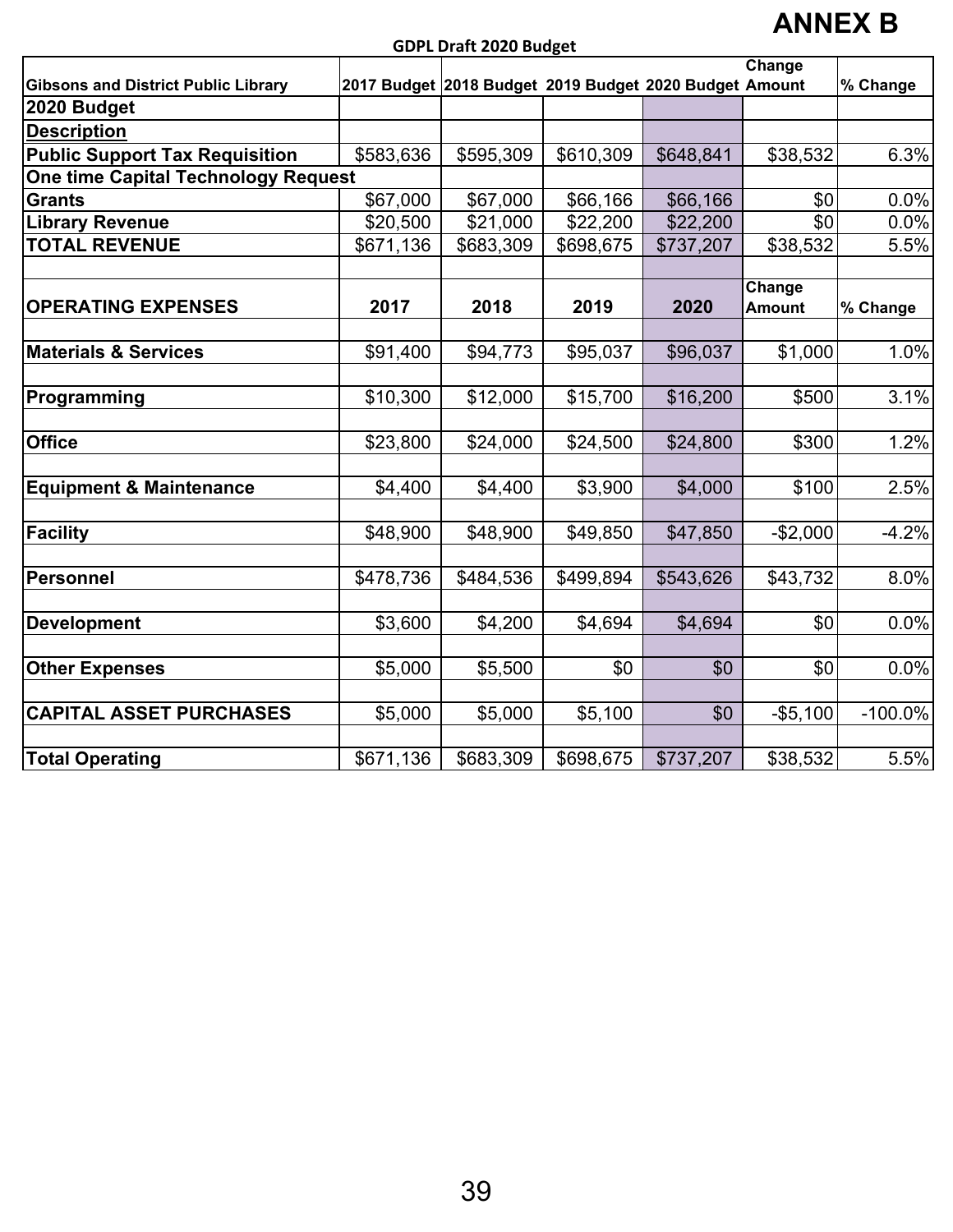| <b>DRAFT Gibsons and District Public</b>              |             | <b>Actuals to Sept.</b> |             |          |          |           |           |              |                                                                                                                              |
|-------------------------------------------------------|-------------|-------------------------|-------------|----------|----------|-----------|-----------|--------------|------------------------------------------------------------------------------------------------------------------------------|
| <b>Library 2020-2023 Budget</b>                       | 2019 Budget | 30, 2019                | 2020 Budget | Chg.     | %<br>Chg | 2021      | 2022      | 2023         | <b>2020 Notes</b>                                                                                                            |
| <b>REVENUE</b>                                        |             |                         |             |          |          |           |           |              |                                                                                                                              |
| <b>Description</b>                                    |             |                         |             |          |          |           |           |              |                                                                                                                              |
| <b>Public Support Tax Requisition</b>                 |             |                         |             |          |          |           |           |              |                                                                                                                              |
| SCRD-                                                 | 610, 309    | \$458,708               | \$648,841   | \$38,532 | 6.3%     | \$671,127 | \$684,699 | \$698,393.00 |                                                                                                                              |
|                                                       |             |                         |             |          |          |           |           |              |                                                                                                                              |
| <b>Total Tax Requistion</b>                           | 610, 309    | \$458,708               | \$648.841   | \$38,532 | 6.3%     | \$671,127 | \$684,699 | \$698,393    |                                                                                                                              |
| <b>Grants</b>                                         |             |                         |             |          |          |           |           |              |                                                                                                                              |
|                                                       |             |                         |             |          |          |           |           |              | As our population has increased, our<br>provincial grant has been reduced: the<br>rationale is that a larger population will |
| Libraries Branch: operating & resource sharing grants | \$41,017    | \$23,821                | \$41.017    | \$0      | 0.0%     | \$42,000  | \$42,000  | \$42,000     | bring additional tax dollars from the SCRD.                                                                                  |
| Libraries Branch: one card & equity grants            | \$19,149    | \$15,206                | \$19,149    | \$0      | 0.0%     | \$19,000  | \$19,000  | \$19,000     |                                                                                                                              |
| Other grants                                          | \$6,000     | \$2,512                 | \$6,000     | \$0      | 0.0%     | \$6,000   | \$6,000   | \$6,000      |                                                                                                                              |
| Subtotal, Grants                                      | \$66,166    | \$41,539                | \$66,166    | \$0      | 0.0%     | \$67,000  | \$67,000  | \$67,000     |                                                                                                                              |
| <b>Library Revenue</b>                                |             |                         |             | \$0      |          |           |           |              |                                                                                                                              |
| Fundraising & Donations                               | \$7,200     | \$7,000                 | \$7,200     | \$0      | 0.0%     | \$6,000   | \$6,000   | \$6,000      |                                                                                                                              |
| Fees & charges                                        | \$15,000    | \$15,931                | \$15,000    | \$0      | 0.0%     | \$15,000  | \$15,000  | \$15,000     |                                                                                                                              |
| Subtotal, Library Revenue                             | \$22,200    | \$22,931                | \$22,200    | \$0      | 0.0%     | \$21,000  | \$21,000  | \$21,000     |                                                                                                                              |
| <b>Previous Year's Operating Surplus</b>              | \$0         |                         |             | \$0      |          | \$0       | \$0       | \$0          |                                                                                                                              |
| <b>Total Library Generated Revenue</b>                | \$88,366    | \$64,470                | \$88,366    | \$0      | 0.0%     | \$88,000  | \$88,000  | \$88,000     |                                                                                                                              |
| <b>TOTAL REVENUE</b>                                  | \$698,675   | \$523,178               | \$737,207   | \$38,532 | 5.5%     | \$759,127 | \$772,699 | \$786,393    |                                                                                                                              |
|                                                       |             |                         |             |          |          |           |           |              |                                                                                                                              |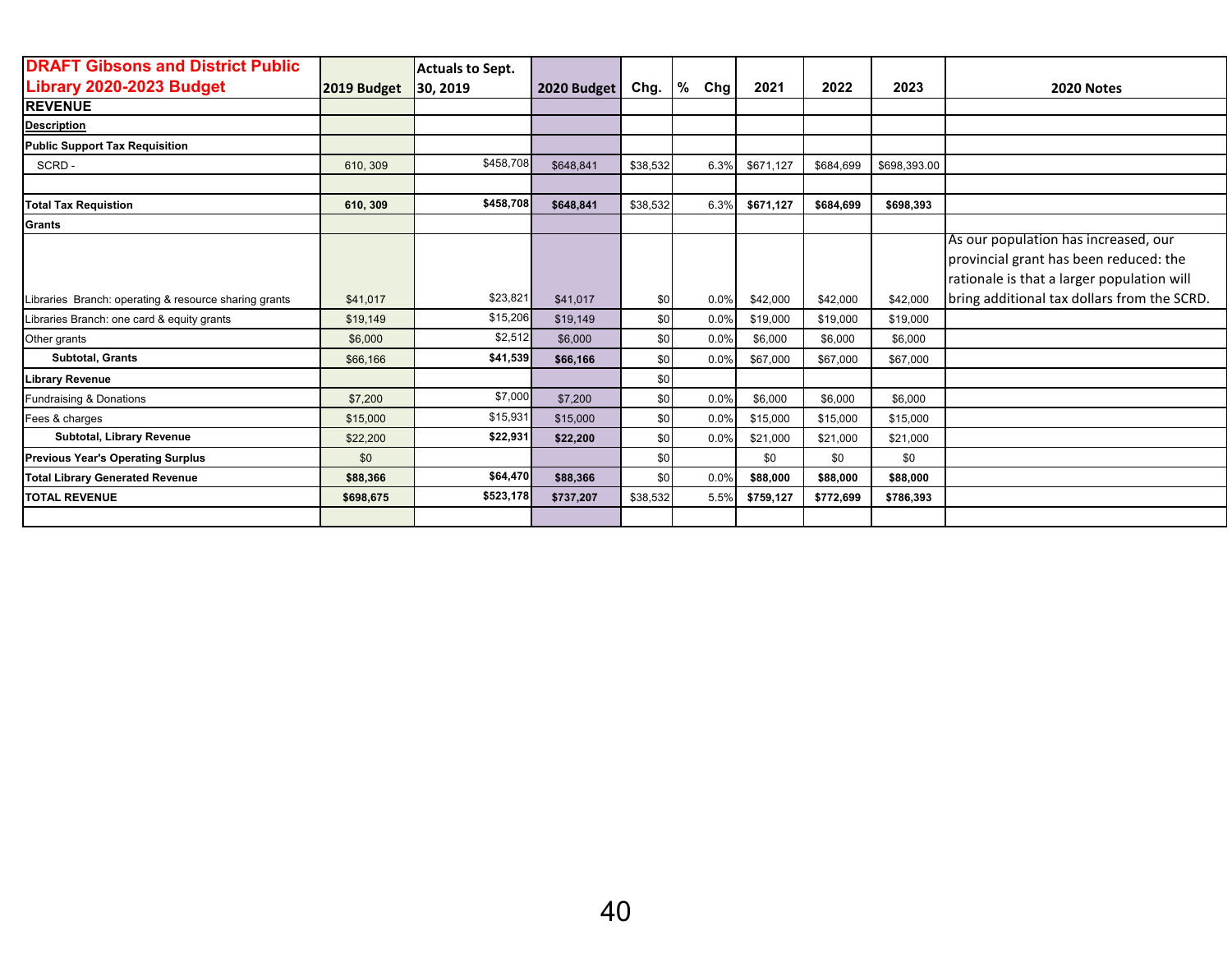| <b>DRAFT Gibsons and District Public</b> |             | <b>Actuals to Sept.</b> |             |         |          |          |          |          |                                              |
|------------------------------------------|-------------|-------------------------|-------------|---------|----------|----------|----------|----------|----------------------------------------------|
| <b>Library 2020-2023 Budget</b>          | 2019 Budget | 30, 2019                | 2020 Budget | Chg.    | %<br>Chg | 2021     | 2022     | 2023     | 2020 Notes                                   |
|                                          |             | <b>Actuals to Sept.</b> |             |         |          |          |          |          |                                              |
| <b>OPERATING EXPENSES</b>                | Budget 2019 | 30, 2019                | 2020        | Chg.    | % Chg    | 2021     | 2022     | 2023     |                                              |
|                                          |             |                         |             |         |          |          |          |          |                                              |
| <b>Materials &amp; Services</b>          |             |                         |             |         |          |          |          |          |                                              |
|                                          |             |                         |             |         |          |          |          |          |                                              |
|                                          |             |                         |             |         |          |          |          |          | The overall cost of online and physical      |
|                                          |             |                         |             |         |          |          |          |          | resources has increased. GDPL makes every    |
| Materials/databases                      | \$83,237    | \$51,695                | \$84,237    | \$1,000 | 1.2%     | \$86,237 | \$86,237 | \$87,237 | effort to cost share with other libraries.   |
|                                          |             |                         |             |         |          |          |          |          | Increased bandwidth is needed to meet        |
| <b>Public Internet</b>                   | \$1,200     | \$543                   | \$1,200     | \$0     | 0.0%     | \$1,200  | \$1,575  | \$1,650  | patron's wifi needs.                         |
| <b>Courier to Sechelt</b>                | \$1,600     | \$1,088                 | \$1,600     | \$0     | 0.0%     | \$1,600  | \$1,600  | \$1,600  | Increase in gas and mileage costs.           |
| Inter-library loans                      | \$1,500     | \$1,210                 | \$1,500     | \$0     | 0.0%     | \$1,500  | \$1,500  | \$1,450  |                                              |
| Integrated library system and RFID       | \$7,500     | \$6,573                 | \$7,500     | \$0     | 0.0%     | \$7,500  | \$7,500  | \$7,500  | Annual costs are incurred in November.       |
| <b>Total Materials &amp; Services</b>    | \$95,037    | \$61,109                | \$96,037    | \$1,000 | 1.0%     | \$98,037 | \$98,412 | \$99,437 |                                              |
|                                          |             |                         |             |         |          |          |          |          |                                              |
| Programming                              |             |                         |             |         |          |          |          |          |                                              |
|                                          |             |                         |             |         |          |          |          |          | There has been a dramatic increase and       |
|                                          |             |                         |             |         |          |          |          |          | need for library programs and services. Our  |
|                                          |             |                         |             |         |          |          |          |          | programming offers extremely progressive     |
|                                          |             |                         |             |         |          |          |          |          | and comprehensive services to meet the       |
|                                          |             |                         |             |         |          |          |          |          | diverse needs and interests of the           |
| Programming                              | \$9,000     | \$5,460                 | \$9,500     | \$500   | 5.5%     | \$10,500 | \$10,500 | \$10,500 | community.                                   |
|                                          |             |                         |             |         |          |          |          |          | Our Interlink expenses are incurred in       |
| InterLINK                                | \$4,200     | \$3,128                 | \$4,200     | \$0     | 0.0%     | \$4,200  | \$4,200  | \$4,200  | October                                      |
|                                          |             |                         |             |         |          |          |          |          | A main strategic objective is to implement   |
|                                          |             |                         |             |         |          |          |          |          | regular annual events where board, staff,    |
|                                          |             |                         |             |         |          |          |          |          | volunteers and stakeholders can gather to    |
|                                          |             |                         |             |         |          |          |          |          | connect and build cohesion. These            |
|                                          |             |                         |             |         |          |          |          |          | connections further the strategic objectives |
| Volunteer & Staff appreciation           | \$2,500     | \$637                   | \$2,500     | \$0     | 0.0%     | \$2,500  | \$2,500  | \$2,500  | and the achievement of service excellence.   |
| <b>Total Programming</b>                 | \$15,700    | \$9,225                 | \$16,200    | \$500   | 3.1%     | \$17,200 | \$17,200 | \$17,200 |                                              |
|                                          |             |                         |             |         |          |          |          |          |                                              |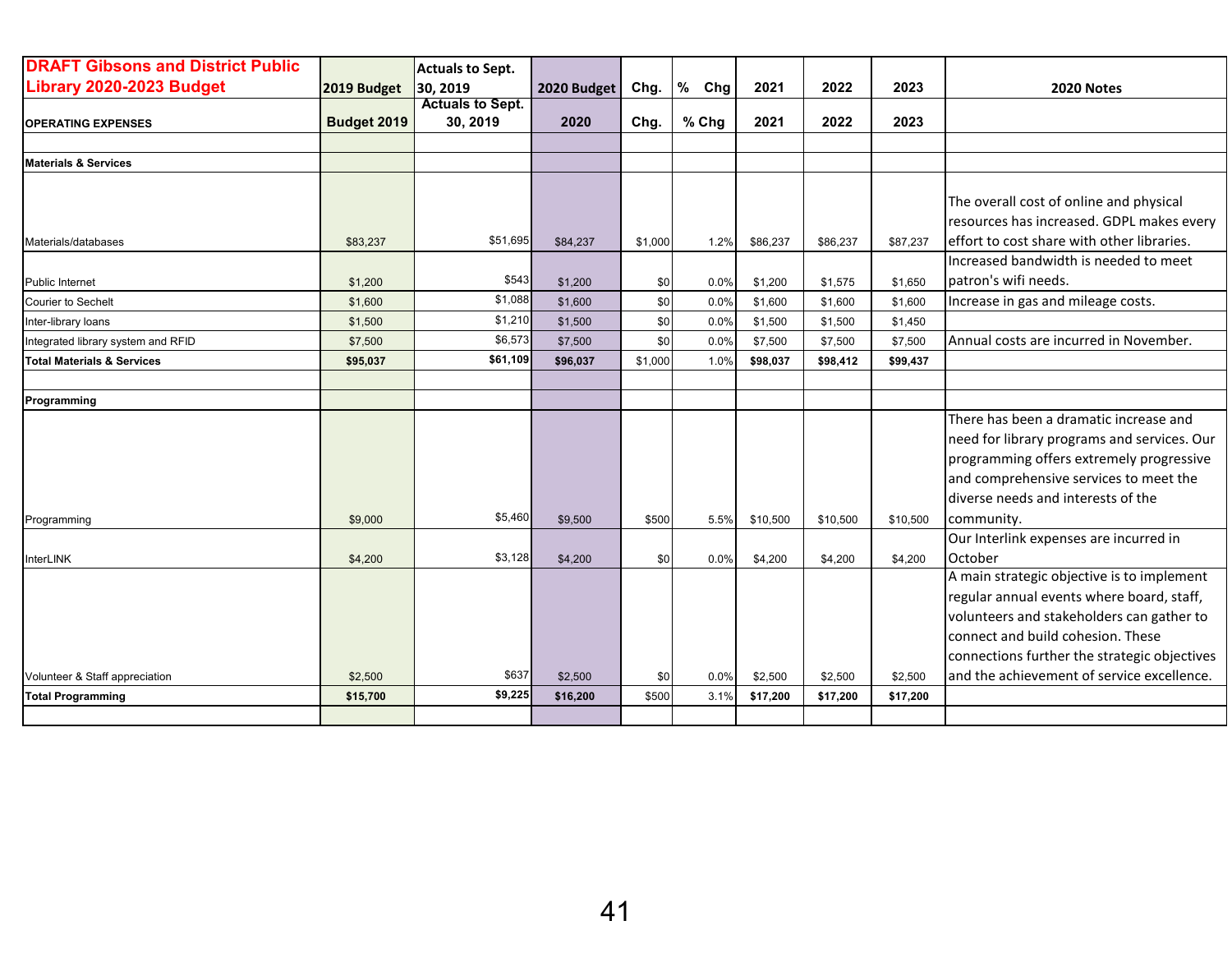| <b>DRAFT Gibsons and District Public</b> |             | <b>Actuals to Sept.</b> |             |           |          |             |             |           |                                                                                                                                                            |
|------------------------------------------|-------------|-------------------------|-------------|-----------|----------|-------------|-------------|-----------|------------------------------------------------------------------------------------------------------------------------------------------------------------|
| Library 2020-2023 Budget                 | 2019 Budget | 30, 2019                | 2020 Budget | Chg.      | %<br>Chg | 2021        | 2022        | 2023      | 2020 Notes                                                                                                                                                 |
| Office                                   |             |                         |             |           |          |             |             |           |                                                                                                                                                            |
|                                          |             |                         |             |           |          |             |             |           | Advertising costs have increased with                                                                                                                      |
| Advertising & Promotion                  | \$2,100     | \$1,777                 | \$2,100     | \$0       | 0.0%     | \$2,100     | \$2,200     | \$2,200   | newspapers.                                                                                                                                                |
| Accounting fees                          | \$7,500     | \$6,305                 | \$7,500     | \$0       | 0.0%     | \$7,500     | \$7,500     | \$7,600   |                                                                                                                                                            |
| Dues & Fees                              | \$800       | \$1,219                 | \$850       | \$50      | 5.9%     | \$950       | \$950       | \$1,000   |                                                                                                                                                            |
| Telephone & Internet                     | \$2,900     | \$2,373                 | \$2,900     | \$0       | 0.0%     | \$2,900     | \$2,900     | \$3,100   |                                                                                                                                                            |
| Library processing supplies              | \$5,000     | \$3,412                 | \$5,150     | \$150     | 2.9%     | \$5,150     | \$5,150     | \$5,200   |                                                                                                                                                            |
| Office supplies & Postage                | \$6,200     | \$4,692                 | \$6,300     | \$100     | 1.6%     | \$6,300     | \$6,300     | \$6,400   | Increased costs of office supplies and<br>increase number of books being borrowed<br>and loaned from other libraries: cost of<br>postage.                  |
| <b>Total Office</b>                      | \$24,500    | \$19,778                | \$24,800    | \$300     | 1.2%     | \$24,900    | \$25,000    | \$25,500  |                                                                                                                                                            |
|                                          |             |                         |             |           |          |             |             |           |                                                                                                                                                            |
| <b>Equipment and Maintenance</b>         |             |                         |             |           |          |             |             |           |                                                                                                                                                            |
| Maintenance                              | \$3,000     | \$270                   | \$3,000     | \$0       | 0.0%     | \$3,000     | \$3,000     | \$3,500   | We have moved out of an annual contract<br>and will now pay per service                                                                                    |
| Photocopier                              | \$900       | \$1,667                 | \$1,000     | \$100     | 10.0%    | \$1,053     | \$1,100     | \$1,500   |                                                                                                                                                            |
| <b>Total Equipment and Maintenance</b>   | \$3,900     | \$1,937                 | \$4,000     | \$100     | 2.5%     | \$4,053     | \$4,100     | \$5,000   |                                                                                                                                                            |
| <b>Facility</b>                          |             |                         |             |           |          |             |             |           |                                                                                                                                                            |
| Hydro & Gas                              | \$25,000    | \$9,144                 | \$25,000    | \$0       | 0.0%     | \$25,000    | \$25,000    | \$25,000  | Majority of Hydro payment comes out after Sept. 30                                                                                                         |
| Water/Sewer                              | \$800       | \$704                   | \$800       | \$0       | 0.0%     | \$650       | \$650       | \$675     |                                                                                                                                                            |
| Maintenance & Repair                     | \$22,000    | \$17,232                | \$20,000    | $-$2,000$ | $-10.0%$ | \$20,000    | \$20,000    | \$21,000  |                                                                                                                                                            |
| Security                                 | \$750       | \$430                   | \$750       | \$0       | 0.0%     | \$750       | \$750       | \$850     |                                                                                                                                                            |
| Insurance                                | \$1,300     | \$40                    | \$1,300     | \$0       | 0.0%     | \$1,500     | \$1,500     | \$1,650   |                                                                                                                                                            |
| <b>Total Facility</b>                    | \$49,850    | \$27,550                | \$47,850    | $-$2,000$ | $-4.2%$  | \$47,900    | \$47,900    | \$49,175  |                                                                                                                                                            |
|                                          |             |                         |             |           |          |             |             |           |                                                                                                                                                            |
| Personnel                                |             |                         |             |           |          |             |             |           |                                                                                                                                                            |
| Wages & Salaries                         | \$411,894   | \$295,922               | \$450,894   | \$39,000  | 8.6%     | \$470,111   | \$472,468   | \$485,819 | A complete job review process completed in<br>partnership with CUPE 391 has resulted in<br>revised job descriptions and increased wage<br>rates for staff. |
| EI, CPP & WCB                            | \$26,000    | \$20,798                | \$27,133    | \$1,133   | 4.2%     | \$28,133    | \$28,414.33 | \$28,756  |                                                                                                                                                            |
| Benefits & Pension                       | \$62,000    | \$41,223                | \$65,599    | \$3,599   | 5.5%     | \$65,599.00 | \$66,911    | \$68,111  |                                                                                                                                                            |
| <b>Total Personnel</b>                   | \$499,894   | \$357,943               | \$543,626   | \$43,732  | 8.0%     | \$563,843   | \$567,793   | \$582,686 |                                                                                                                                                            |
|                                          |             |                         |             |           |          |             |             |           |                                                                                                                                                            |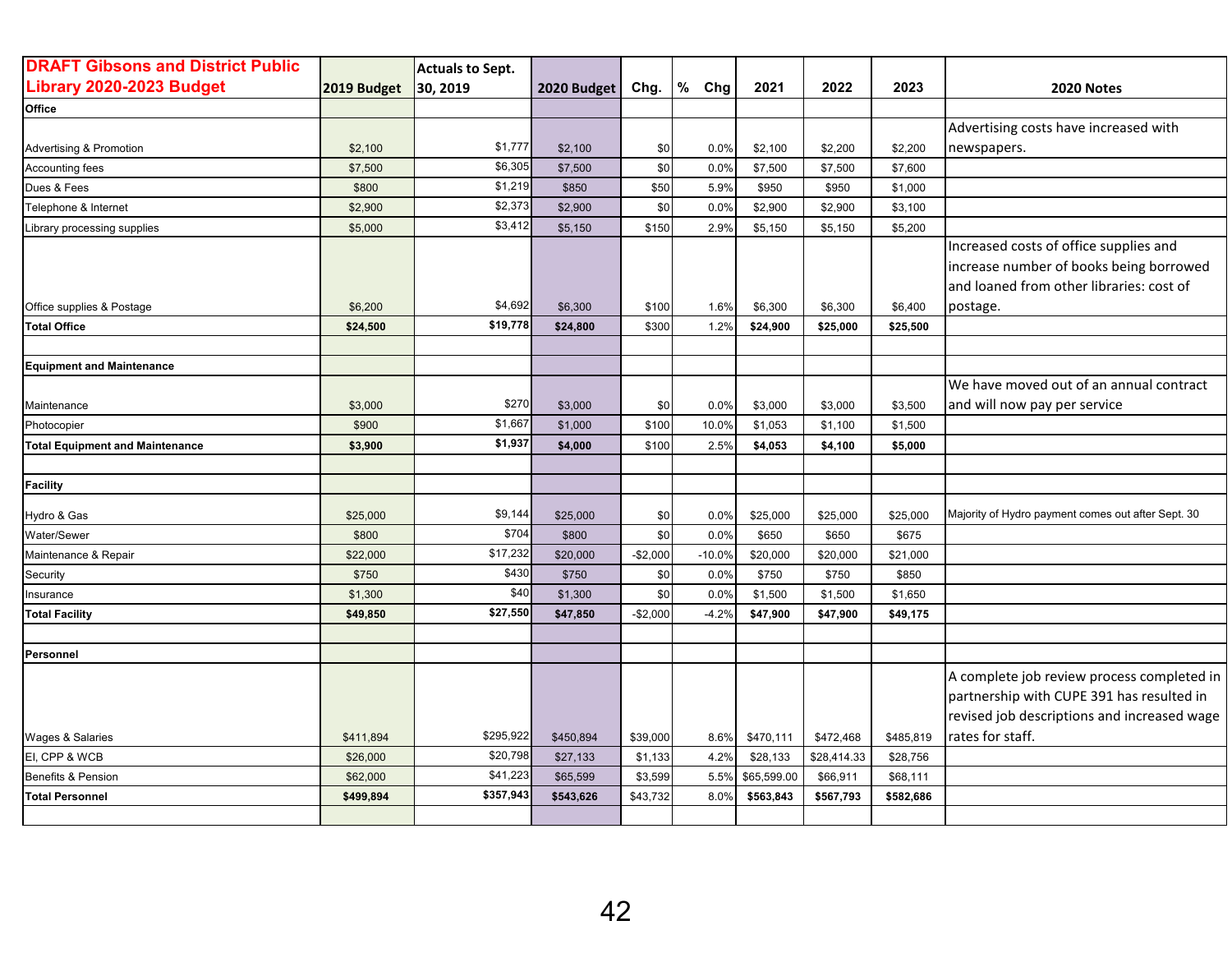| <b>DRAFT Gibsons and District Public</b> |             | <b>Actuals to Sept.</b> |             |           |           |           |           |           |                                               |
|------------------------------------------|-------------|-------------------------|-------------|-----------|-----------|-----------|-----------|-----------|-----------------------------------------------|
| Library 2020-2023 Budget                 | 2019 Budget | 30, 2019                | 2020 Budget | Chg.      | %<br>Chg  | 2021      | 2022      | 2023      | 2020 Notes                                    |
| <b>Development</b>                       |             |                         |             |           |           |           |           |           |                                               |
|                                          |             |                         |             |           |           |           |           |           | The library is committed to ongoing training  |
|                                          |             |                         |             |           |           |           |           |           | and professional development for staff to     |
|                                          |             |                         |             |           |           |           |           |           | achieve excellence in service and the         |
|                                          |             |                         |             |           |           |           |           |           | attainment of the highest standard of library |
| Staff                                    | \$3,494     | \$3,078                 | \$3,494     | \$0       | 0.0%      | \$3,494   | \$3,494   | \$3,595   | resources.                                    |
| Board                                    | \$1,200     | \$460                   | \$1.200     | \$0       | 0.0%      | \$1,200   | \$1,200   | \$1,200   |                                               |
| <b>Total Development</b>                 | \$4,694     | \$3,538                 | \$4,694     | \$0       | 0.0%      | \$4,694   | \$4,694   | \$4,795   |                                               |
|                                          |             |                         |             |           |           |           |           |           |                                               |
| <b>Other Expenses</b>                    |             |                         |             |           |           |           |           |           |                                               |
| Union Bargaining/AMORTIZATION            | \$0         | \$0                     | \$0         | \$0       | 0.0%      | \$0       | \$5,000   | \$0       |                                               |
| <b>Other Grant</b>                       | \$0         | \$0                     |             |           |           |           |           |           |                                               |
| <b>Total Other</b>                       | \$0         | \$0                     | \$0         | \$0       | 0.0%      | \$0       | \$5,000   | \$0       |                                               |
|                                          |             |                         |             |           |           |           |           |           |                                               |
|                                          |             |                         |             |           |           |           |           |           | Upgrades to all computers in the library is   |
|                                          |             |                         |             |           |           |           |           |           | needed to be compatible with Windows 10,      |
|                                          |             |                         |             |           |           |           |           |           | 2 new computers are needed for reference      |
|                                          |             |                         |             |           |           |           |           |           | and 3 laptops are required for patrons use    |
|                                          |             |                         |             |           |           |           |           |           | for exams and other educational/work          |
| <b>CAPITAL ASSET PURCHASES</b>           | \$5,100     | \$5,040                 | \$0         | $-$5,100$ | $-100.0%$ | \$2,553   | \$2,600   | \$2,600   | related needs.                                |
|                                          |             |                         |             |           |           |           |           |           |                                               |
| <b>Total Operating</b>                   | \$698,675   | \$486,120               | \$737,207   | \$38,532  |           | \$759,127 | \$772,699 | \$786,393 |                                               |
| <b>Less Library Revenue/Grants</b>       | \$88,366    |                         | \$88,366    | \$0       | 0.0%      | \$88,000  | \$88,000  | \$88,000  |                                               |
|                                          |             |                         |             |           |           |           |           |           |                                               |
|                                          |             |                         |             |           |           |           |           |           |                                               |
| <b>CAPITAL EXPENDITURES</b>              | \$0         |                         | \$0         | \$0       | 0.0%      | \$0       | \$0       | \$0       |                                               |
|                                          |             |                         |             |           |           |           |           |           |                                               |
| <b>TOTAL TAX REQUISITION</b>             | \$610,309   |                         | \$648,841   | \$38,532  | 6.3%      | \$671,127 | \$684,699 | \$698,393 |                                               |
| <b>TOTAL EXPENSE</b>                     | \$698,675   |                         | \$737,207   | \$38,532  | 5.5%      | \$759,127 | \$772,699 | \$786,393 |                                               |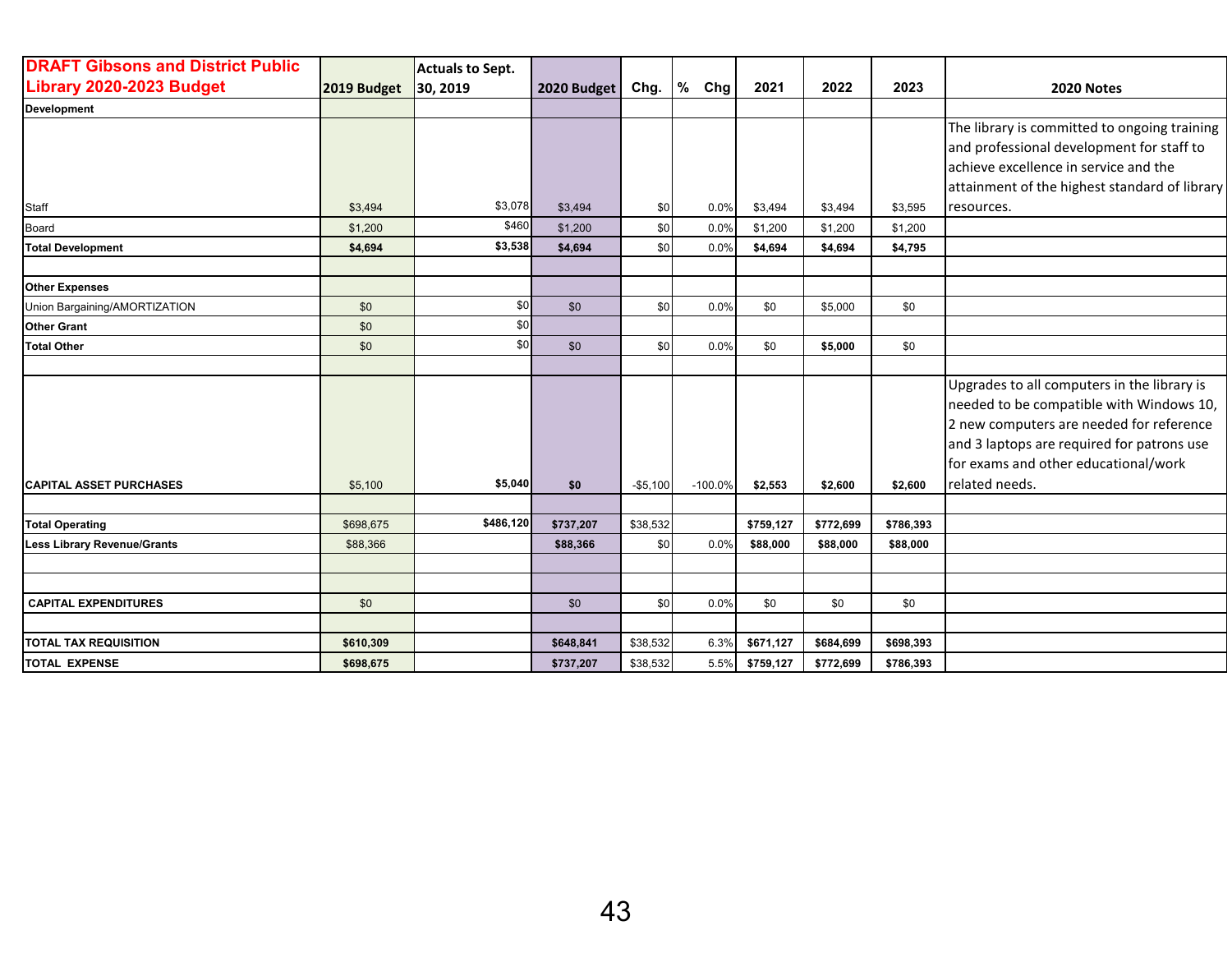| <b>PENDER HARBOUR READING CENTRE</b>                                                                                                                           |                                                                                                 |                   |               |                         |               |               |                        |               |               |  |  |  |  |
|----------------------------------------------------------------------------------------------------------------------------------------------------------------|-------------------------------------------------------------------------------------------------|-------------------|---------------|-------------------------|---------------|---------------|------------------------|---------------|---------------|--|--|--|--|
| <b>Budget Comparison 2020 - 2016</b>                                                                                                                           |                                                                                                 |                   |               |                         |               |               |                        |               |               |  |  |  |  |
| Monday, October 28, 2019                                                                                                                                       |                                                                                                 |                   |               |                         |               |               |                        |               |               |  |  |  |  |
|                                                                                                                                                                | <b>BUDGET</b>                                                                                   | <b>ACTUAL</b>     | <b>BUDGET</b> | <b>ACTUAL</b>           | <b>BUDGET</b> | <b>ACTUAL</b> | <b>BUDGET</b>          | <b>ACTUAL</b> | <b>BUDGET</b> |  |  |  |  |
|                                                                                                                                                                | 2020                                                                                            | <b>Sept 30/19</b> | 2019          | 2018                    | 2018          | 2017          | 2017                   | 2016          | 2016          |  |  |  |  |
| <b>INCOME</b>                                                                                                                                                  |                                                                                                 |                   |               |                         |               |               |                        |               |               |  |  |  |  |
| Memberships                                                                                                                                                    | \$900.00                                                                                        | \$565.00          | \$900.00      | \$975.00                | \$900.00      | \$865.00      | \$900.00               | \$965.00      | \$1,040.00    |  |  |  |  |
| Overdue Books                                                                                                                                                  | \$150.00                                                                                        | \$106.75          | \$150.00      | \$252.45                | \$150.00      | \$156.45      | \$150.00               | \$192.30      | \$150.00      |  |  |  |  |
| <b>Book Sales</b>                                                                                                                                              | \$200.00                                                                                        | \$262.55          | \$200.00      | \$410.65                | \$200.00      | \$198.75      | \$200.00               | \$263.00      | \$200.00      |  |  |  |  |
| Dividends                                                                                                                                                      | \$0.00                                                                                          | \$0.00            | \$0.00        | \$0.00                  | \$0.00        | \$20.00       | \$0.00                 | \$0.00        | \$0.00        |  |  |  |  |
| Donations                                                                                                                                                      | \$100.00                                                                                        | \$594.45          | \$100.00      | \$134.75                | \$150.00      | \$120.80      | \$200.00               | \$495.00      | \$200.00      |  |  |  |  |
| $\star$<br><b>Individual Donations</b>                                                                                                                         | \$500.00                                                                                        | \$5,000.00        | \$500.00      | \$5,920.00              | \$500.00      | \$5,660.00    | \$700.00               | \$1,638.49    | \$1,400.00    |  |  |  |  |
| <b>SCRD</b>                                                                                                                                                    | \$2,000.00                                                                                      | \$2,000.00        | \$2,000.00    | \$2,000.00              | \$1,200.00    | \$1,200.00    | \$1,200.00             | \$500.00      | \$500.00      |  |  |  |  |
| Inter-Library Loans                                                                                                                                            | \$50.00                                                                                         | \$13.00           | \$50.00       | \$3.60                  | \$75.00       | \$16.50       | \$75.00                | \$73.90       | \$90.00       |  |  |  |  |
| Lost Books                                                                                                                                                     | \$0.00                                                                                          | \$22.00           | \$0.00        | \$0.00                  | \$0.00        | \$0.00        | \$0.00                 | \$32.00       | \$0.00        |  |  |  |  |
| <b>Interest</b>                                                                                                                                                | \$1,000.00                                                                                      | \$934.06          | \$1,000.00    | \$701.49                | \$1,000.00    | \$1,353.18    | \$400.00               | \$1,188.19    | \$400.00      |  |  |  |  |
| Sechelt Library (internet)                                                                                                                                     | \$480.00                                                                                        | \$480.00          | \$480.00      | \$480.00                | \$480.00      | \$480.00      | \$480.00               | \$480.00      | \$480.00      |  |  |  |  |
| <b>Total Income</b>                                                                                                                                            | \$5,380.00                                                                                      | \$9,977.81        | \$5,380.00    | \$10,877.94             | \$4,655.00    | \$10,070.68   | \$4,305.00             | \$5,827.88    | \$4,460.00    |  |  |  |  |
|                                                                                                                                                                |                                                                                                 |                   |               |                         |               |               |                        |               |               |  |  |  |  |
| <b>EXPENSES</b>                                                                                                                                                |                                                                                                 |                   |               |                         |               |               |                        |               |               |  |  |  |  |
| Accounting                                                                                                                                                     | \$540.00                                                                                        | \$495.00          | \$540.00      | \$540.00                | \$500.00      | \$525.00      | \$500.00               | \$575.00      | \$500.00      |  |  |  |  |
| Advertising                                                                                                                                                    | \$0.00                                                                                          | \$244.20          | \$0.00        | \$80.00                 | \$0.00        | \$0.00        | \$0.00                 | \$385.00      | \$720.00      |  |  |  |  |
| $^{\star}$<br><b>Book Purchases</b>                                                                                                                            | \$5,000.00                                                                                      | \$2,634.14        | \$5,000.00    | \$5,031.56              | \$5,000.00    | \$4,283.69    | $\overline{$}5,000.00$ | \$6,131.08    | \$4,500.00    |  |  |  |  |
| Insurance                                                                                                                                                      | \$1,600.00                                                                                      | \$1,306.00        | \$1,600.00    | \$1,549.00              | \$1,700.00    | \$1,601.00    | \$1,700.00             | \$1,773.00    | \$1,700.00    |  |  |  |  |
| Minister Finance                                                                                                                                               | \$40.00                                                                                         | \$40.00           | \$40.00       | \$40.00                 | \$40.00       | \$40.00       | \$25.00                | \$65.00       | \$25.00       |  |  |  |  |
| Miscellaneous                                                                                                                                                  | \$150.00                                                                                        | \$1.75            | \$150.00      | \$234.68                | \$200.00      | \$330.65      | \$150.00               | \$294.75      | \$150.00      |  |  |  |  |
| <b>Office Supplies</b>                                                                                                                                         | \$300.00                                                                                        | \$262.51          | \$300.00      | \$209.30                | \$400.00      | \$1,476.66    | \$400.00               | \$263.64      | \$950.00      |  |  |  |  |
| Rent                                                                                                                                                           | \$5.00                                                                                          | \$5.00            | \$5.00        | \$5.00                  | \$5.00        | \$5.00        | \$5.00                 | \$5.00        | \$5.00        |  |  |  |  |
| Repairs & Maint.                                                                                                                                               | \$395.00                                                                                        | \$135.00          | \$395.00      | \$225.00                | \$500.00      | \$335.00      | \$500.00               | \$690.24      | \$500.00      |  |  |  |  |
| Telephone & Internet                                                                                                                                           | \$1,000.00                                                                                      | \$616.86          | \$1,200.00    | \$1,474.96              | \$1,500.00    | \$1,782.22    | \$1,600.00             | \$1,182.16    | \$1,100.00    |  |  |  |  |
| <b>Utilities</b>                                                                                                                                               | \$1,400.00                                                                                      | \$1,399.59        | \$1,000.00    | \$938.81                | \$1,600.00    | \$2,023.48    | \$1,650.00             | \$1,640.04    | \$1,840.00    |  |  |  |  |
| <b>GST</b> Expense                                                                                                                                             | \$150.00                                                                                        | \$255.48          | \$150.00      | \$133.79<br>\$10,462.10 | \$200.00      | \$176.28      | \$300.00               | \$294.62      | \$350.00      |  |  |  |  |
| <b>Total Expenses</b>                                                                                                                                          | \$10,580.00                                                                                     | \$7,395.53        | \$11,645.00   | \$12,578.98             | \$11,830.00   | \$13,299.53   | \$12,340.00            |               |               |  |  |  |  |
|                                                                                                                                                                |                                                                                                 |                   |               |                         |               |               |                        |               |               |  |  |  |  |
| <b>TOTAL DEFICIT</b><br>\$2,582.28<br>$-$5,000.00$<br>\$415.84<br>$-$6,990.00$<br>$-$2,508.30$<br>$-$7,525.00$<br>$-$7,471.65$<br>$-$7,880.00$<br>$-$5,200.00$ |                                                                                                 |                   |               |                         |               |               |                        |               |               |  |  |  |  |
|                                                                                                                                                                |                                                                                                 |                   |               |                         |               |               |                        |               |               |  |  |  |  |
| Notes * We have been fortunate to have a generous donor for the past 3 years but this is not a guaranteed donation each year                                   |                                                                                                 |                   |               |                         |               |               |                        |               |               |  |  |  |  |
| 30% of our memberships received in November and December                                                                                                       |                                                                                                 |                   |               |                         |               |               |                        |               |               |  |  |  |  |
|                                                                                                                                                                | * We make 2 large book purchases per year. The invoice for the second half has not yet come in. |                   |               |                         |               |               |                        |               |               |  |  |  |  |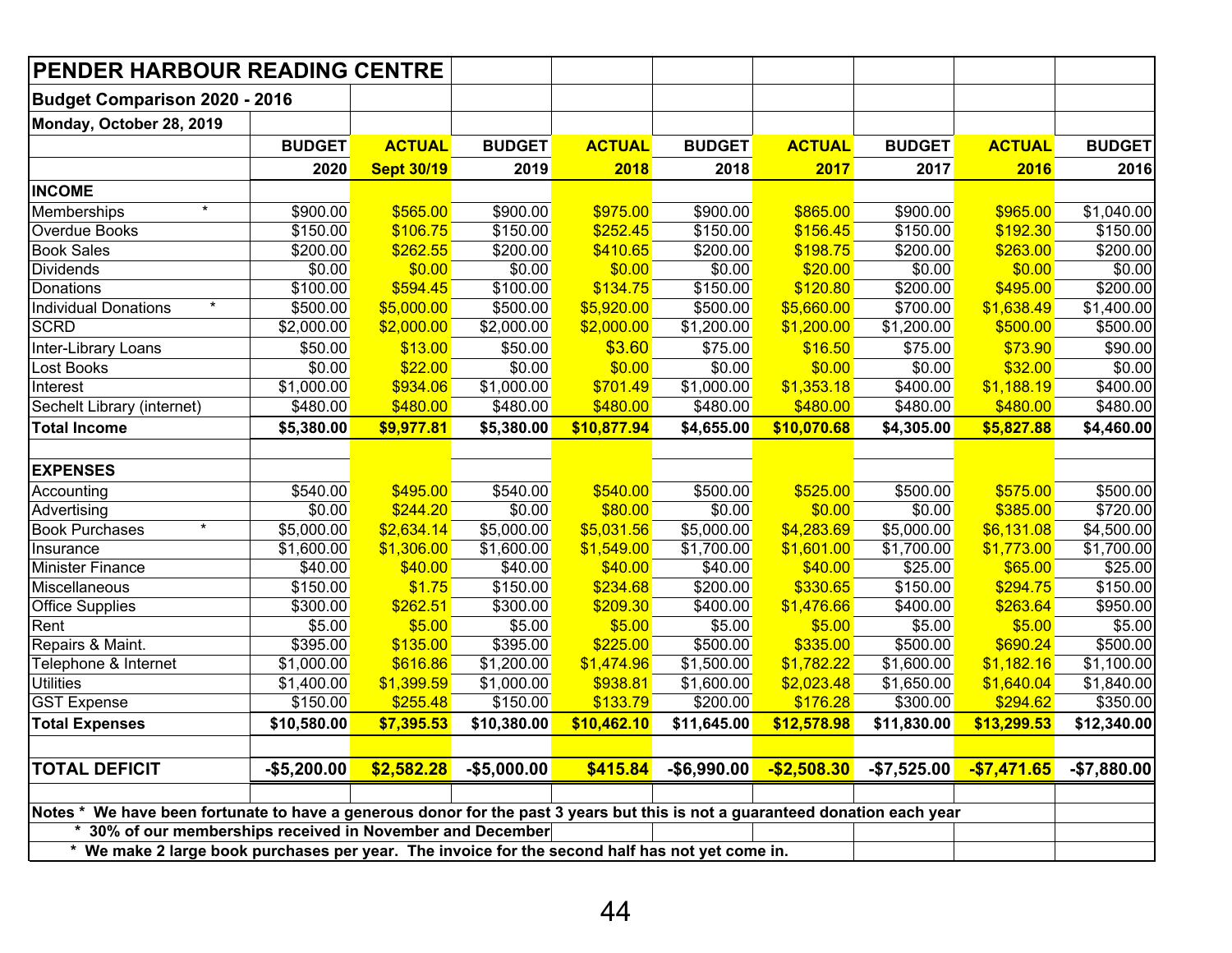### **Roberts Creek Community Library**

Budget 2020

|                                    | 2020        | Jan-Sept 2019 Budget 2019 |             |  |  |  |  |  |
|------------------------------------|-------------|---------------------------|-------------|--|--|--|--|--|
| <b>REVENUE</b>                     |             |                           |             |  |  |  |  |  |
| Book sales & Fundraising           | 3,000       | 2,577                     | 3,000       |  |  |  |  |  |
| Donations                          | 1,200       | 1,034                     | 1,200       |  |  |  |  |  |
| Room rent                          | 400         | 125                       | 400         |  |  |  |  |  |
| Lost books repayment               | 150         | 52                        | 150         |  |  |  |  |  |
| <b>SCRD - Grant</b>                | 14,300      | 10,150                    | 13,500      |  |  |  |  |  |
| Interest income                    | 200         | 136                       | 300         |  |  |  |  |  |
| <b>Transfer from reserve</b>       |             |                           |             |  |  |  |  |  |
| <b>TOTAL REVENUE</b>               | 19,250      | 14,073                    | 18,550      |  |  |  |  |  |
|                                    |             |                           |             |  |  |  |  |  |
|                                    |             |                           |             |  |  |  |  |  |
| <b>EXPENSES</b>                    |             |                           |             |  |  |  |  |  |
| <b>Books</b>                       | 7,250       | 3,835                     | 7,120       |  |  |  |  |  |
| Cleaning                           | 1,440       | 900                       | 1,200       |  |  |  |  |  |
| Internet                           | 1,105       | 740                       | 975         |  |  |  |  |  |
| Office, R&M                        | 545         | 336                       | 525         |  |  |  |  |  |
| Rent                               | 7,680       | 5,760                     | 7,680       |  |  |  |  |  |
| <b>Supplies</b>                    | 90          | 8                         | 75          |  |  |  |  |  |
| Supplies - Library                 | 200         | 536                       | 175         |  |  |  |  |  |
| <b>Supplies - Processing</b>       | 500         | 713                       | 450         |  |  |  |  |  |
| Telephone                          | 440         | 320                       | 350         |  |  |  |  |  |
|                                    |             |                           |             |  |  |  |  |  |
| <b>TOTAL EXPENSE</b><br><b>NET</b> | 19,250<br>0 | 13,147<br>926             | 18,550<br>0 |  |  |  |  |  |
|                                    |             |                           |             |  |  |  |  |  |

We are requesting an increase for 2020 due to higher internet & cleaning costs. Our last increase was in 2018.

#### **CONTACT:**

Kathleen Hudson, treasurer kmhudson@telus.net 604-885-8800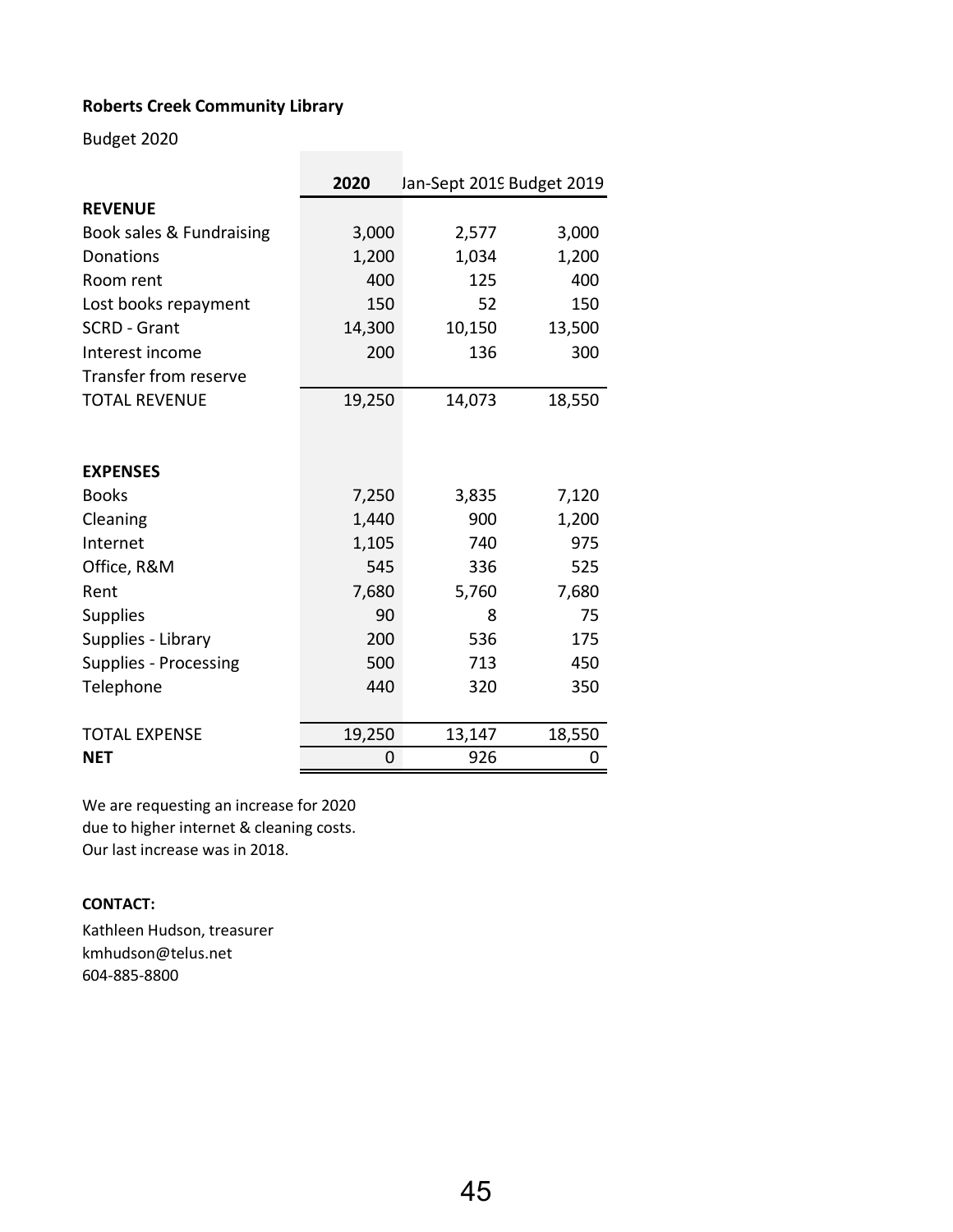| Sechelt Public Library, 2019 to 2023 Budget |                        |                   | 2020 Budget       |         |                              | 2021 Budget       |             |                             | 2022 Budget  |            |               | 2023 Budget |             |              |
|---------------------------------------------|------------------------|-------------------|-------------------|---------|------------------------------|-------------------|-------------|-----------------------------|--------------|------------|---------------|-------------|-------------|--------------|
|                                             |                        |                   |                   | % Chg / |                              |                   | $%$ Chg /   |                             |              | $%$ Chg /  |               |             | $%$ Chg $/$ |              |
|                                             |                        | 2019 Amount       | $\frac{1}{2}$ Chg | 2019    | Amount                       | $\frac{1}{2}$ Chg | 2020        | Amount                      | $$$ Chg      | 2021       | Amount        | \$ Chg      | 2022        | <b>Notes</b> |
| <b>REVENUE</b>                              |                        |                   |                   |         |                              |                   |             |                             |              |            |               |             |             |              |
| Local Gov. Funding                          |                        |                   |                   |         |                              |                   |             |                             |              |            |               |             |             |              |
| <b>Total Local Gov. Support</b>             | \$793,793              | \$826,080         | \$31,752          | 4.0%    | \$859,123                    | \$33,043          | $4.00\%$ \$ | 893,488                     | \$34,365     | 4.00%      | s.<br>920,293 | \$26,805    | 3.00%       |              |
|                                             |                        |                   |                   |         |                              |                   |             |                             |              |            |               |             |             |              |
| <b>Provincial and Federal Grants</b>        |                        |                   |                   |         |                              |                   |             |                             |              |            |               |             |             |              |
| PLS - Operating                             | $\mathbb{S}$<br>48,457 | $49,426$ \$<br>\$ | 969               | 2.0%    | $50,415$ \$<br>\$            | 989               | $2.0\%$ \$  | 51,423                      | 1,008<br>\$  | 2.0%       | 52.451<br>\$. | 1.028<br>\$ | 2.0%        |              |
| PLS - Resource Sharing                      | 9.751                  | 9.946             | 195               | 2.0%    | 10.145                       | 199               | 2.0%        | 10.348                      | 203          | 2.0%       | 10.555        | 207         | 2.0%        |              |
| PLS - Literacy & Equity                     | 7.975                  | 8.135             | 160               | 2.0%    | 8.297                        | 163               | 2.0%        | 8.463                       | 166          | 2.0%       | 8.632         | 169         | 2.0%        |              |
| PLS - One Card                              | 11,000                 | 11,220            | 220               | 2.0%    | 11,444                       | 224               | 2.0%        | 11.673                      | 229          | 2.0%       | 11,907        | 233         | 2.0%        |              |
| <b>Summer Employment Grant</b>              | 1,799                  | 1.835             | 36                | 2.0%    | 1.872                        | 37                | 2.0%        | 1.909                       | 37           | 2.0%       | 1.947         | 38          | 2.0%        |              |
| <b>Total Provincial and Federal Grants</b>  | s.<br>78,982           | $80.562$ \$       | 1.580             | 2.0%    | $82.173$ $\frac{1}{5}$<br>s. | 1.611             | $2.0\%$ \$  | 83.816                      | 1.643<br>l S | $2.0\%$ \$ | 85.493        | 1.676<br>\$ | 2.0%        |              |
|                                             |                        |                   |                   |         |                              |                   |             |                             |              |            |               |             |             |              |
| <b>Donations and Other Grants</b>           |                        |                   |                   |         |                              |                   |             |                             |              |            |               |             |             |              |
| <b>Other Grants</b>                         | \$<br>2,000            | \$<br>$2,040$ \$  | 40                | 2.0%    | $2,081$ \$<br><b>S</b>       | 41                | $2.0\%$ \$  | 2,122                       | 42<br>l \$   | $2.0\%$ \$ | $2,165$ \$    | 42          | 2.0%        |              |
| Donations                                   | 10,000                 | 10,200            | 200               | 2.0%    | 10,404                       | 204               | 2.0%        | 10,612                      | 208          | 2.0%       | 10,824        | 212         | 2.0%        |              |
| Archives Administration                     | 1.350                  | 1,377             | 27                | 2.0%    | 1,405                        | 28                | 2.0%        | 1,433                       | 28           | 2.0%       | 1.461         | 29          | 2.0%        |              |
| <b>Total Donations and Other Grants</b>     | 13,350<br>s.           | $13,617$ \$       | 267               | 2.0%    | 13,889<br>\$                 | 272<br>Ŝ.         | $2.0\%$ \$  | 14,167                      | 278<br>-S    | $2.0\%$ \$ | 14,450        | 283<br>-S   | 2.0%        |              |
| Library Revenue                             |                        |                   |                   |         |                              |                   |             |                             |              |            |               |             |             |              |
| Printing - Copies/FAX                       | 7,500<br>\$            | 7,650<br>\$       | 150               | 2.0%    | 7,803<br>$\mathbf{s}$        | 153<br>\$         | $2.0\%$ \$  | 7,959                       | 156<br>\$    | $2.0\%$ \$ | $8,118$ \$    | 159         | 2.0%        |              |
| Fines                                       | 1.000                  | 1.020             | 20                | 2.0%    | 1.040                        | 20                | 2.0%        | 1.061                       | 21           | 2.0%       | 1.082         | 21          | 2.0%        |              |
| <b>Book Sales/Lost Books</b>                | 2,000                  | 2,040             | 40                | 2.0%    | 2,081                        | 41                | 2.0%        | 2.122                       | 42           | 2.0%       | 2,165         | 42          | 2.0%        |              |
| Interest                                    | 500                    | 510               | 10                | 2.0%    | 520                          | 10                | 2.0%        | 531                         | 10           | 2.0%       | 541           | 11          | 2.0%        |              |
| Miscellaneous Revenue                       | 500                    | 510               | 10                | 2.0%    | 520                          | 10                | 2.0%        | 531                         | 10           | 2.0%       | 541           | 11          | 2.0%        |              |
| <b>Total, Library Revenue</b>               | 11,500<br>s.           | \$<br>$11,730$ \$ | 230               | 2.0%    | S.<br>11,965                 | 235<br>.5         | $2.0\%$ \$  | 12,204                      | 239<br>-S    | 2.0%       | 12,448<br>s.  | 244<br>s.   | 2.0%        |              |
| TOTAL OPERATING REVENUE                     | \$897.625              | \$931.988         | \$ 33,828         |         | 3.8% \$967,150 \$35,161      |                   |             | 3.8% \$ 1,003,675 \$ 36,525 |              | $3.8\%$ \$ | 1,032,684     | \$29,008    | 2.9%        |              |
|                                             |                        |                   |                   |         |                              |                   |             |                             |              |            |               |             |             |              |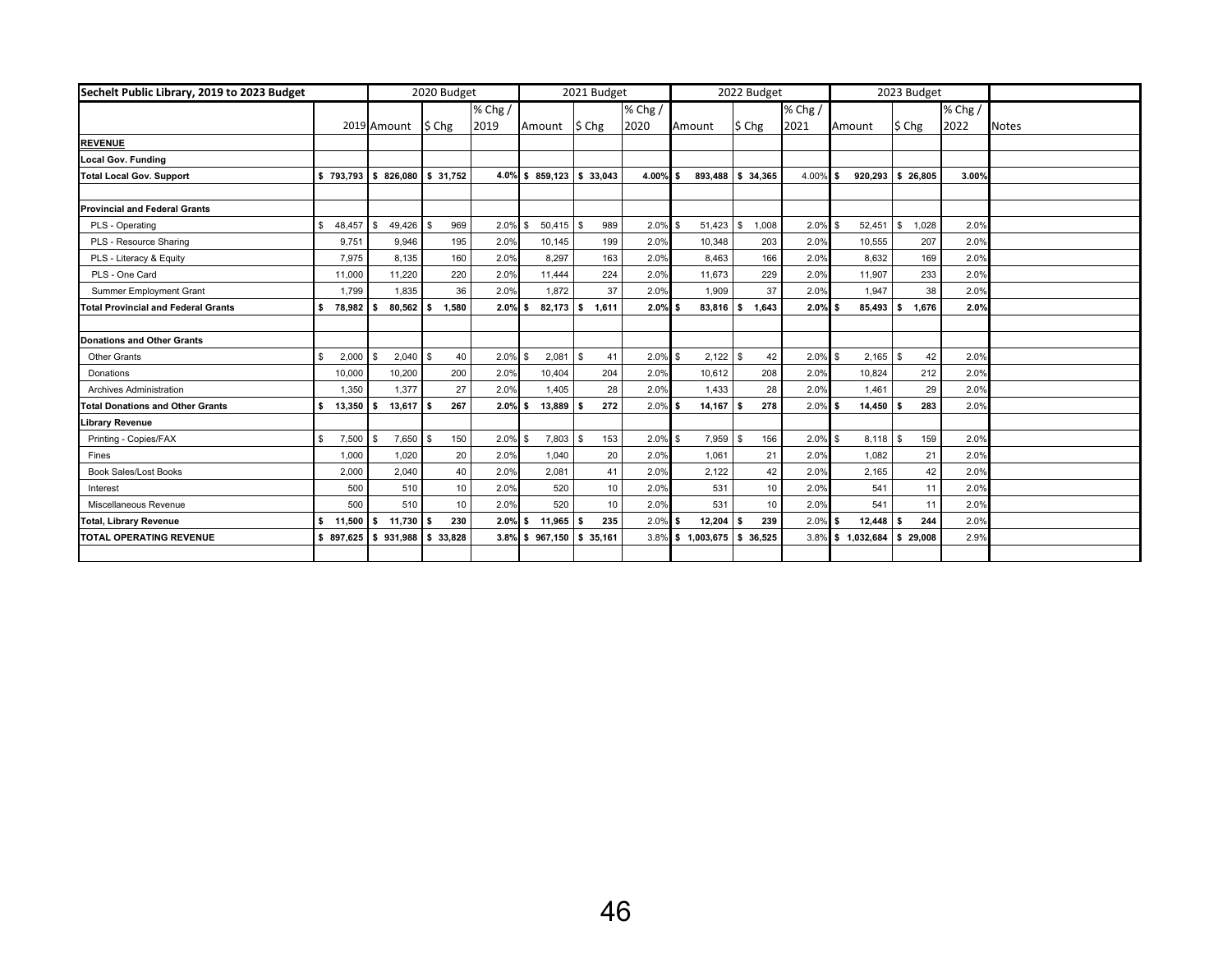| <b>EXPENSES</b>                                     |              |                       |               |          |                     |             |         |                     |              |                    |               |                     |         |                                                                                                           |
|-----------------------------------------------------|--------------|-----------------------|---------------|----------|---------------------|-------------|---------|---------------------|--------------|--------------------|---------------|---------------------|---------|-----------------------------------------------------------------------------------------------------------|
| Human Resources & Staff Development                 |              |                       |               |          |                     |             |         |                     |              |                    |               |                     |         |                                                                                                           |
| <b>Staff Salaries</b>                               | \$ 513,255   |                       |               |          |                     |             |         |                     |              |                    |               |                     |         | Includes CL salary increase of \$11k                                                                      |
| Supervisor, includes benefits                       | 44,000       |                       |               |          |                     |             |         |                     |              |                    |               |                     |         | PT super including benefits                                                                               |
|                                                     |              |                       |               |          |                     |             |         |                     |              |                    |               |                     |         |                                                                                                           |
|                                                     |              |                       |               |          |                     |             |         |                     |              |                    |               |                     |         | Incl Chief Lib salary increase,<br>supervisor salary, est of \$10k in<br>2021 & 2022 for Union job        |
| <b>Staff and Supervisor Salaries</b>                |              | $$557,255$ $$581,988$ | \$24,733      | 4.4%     | $$593,628$ \$11,640 |             | 2.0%    | <b>S</b><br>605,500 | \$11,873     | 2.0%               | \$            | $617,610$ \$ 12,110 | 2.0%    | reclassifications & salary increases                                                                      |
| <b>Benefits</b>                                     | 110,863      | 130,129               | 19,266        | 17.4%    | 132,732             | 2,603       | 2.0%    | 135.386             | 2,655        | 2.0%               | 138,094       | 2,708               | 2.0%    | More staff members will qualify for<br>benefits in 2020.                                                  |
| <b>Total Staff and Supervisor Salaries</b>          | \$668,118    | \$712,117             | \$43,999      | 6.6%     | 726,359             | \$14,242    | 2.0%    | 740.887             | 14,527<br>\$ | 2.0%               | 755,704<br>\$ | \$14,818            | 2.0%    |                                                                                                           |
| Staff & Volunteer Expenses                          | 1,500        | 1,530                 | 30            | 2.0%     | 1,561               | 31          | 2.0%    | 1,592               | 31           | 2.0%               | 1,624         | 32                  | 2.0%    |                                                                                                           |
| Staff Development                                   | 7,000        | 4,000                 | (3,000)       | $-42.9%$ | 4.080               | 80          | 2.0%    | 4,162               | 82           | 2.0%               | 4.245         | 83                  | 2.0%    | 2020 reflects savings from more<br>online training                                                        |
| <b>Board Expenses</b>                               | 2,500        | 2,550                 | 50            | 2.0%     | 2,601               | 51          | 2.0%    | 2,653               | 52           | 2.0%               | 6,000         | 3,347               |         | 126.2% Strategic planning in 2023                                                                         |
| <b>Recruitment Costs</b>                            | 500          | 500                   |               |          | 3,000               |             |         | 3,000               |              |                    | 3,000         |                     |         | Reserves for librarian recruitment                                                                        |
| Union Expenses                                      | 1,500        | 1,530                 | 30            | 2.0%     | 1,561               | 31          | 2.0%    | 1,592               | 31           | 2.0%               | 1,624         | 32                  | 2.0%    |                                                                                                           |
| <b>Total Staff &amp; Volunteer Expenses</b>         | \$<br>13,000 | 10,110<br>\$          | (2,890)       | $-22.2%$ | 12,802              | 202<br>\$   | 2.0%    | 12,998              | 260          | 2.0%               | 16,492        | 260<br>Ŝ.           | 2.0%    |                                                                                                           |
| Total Human Resources & Staff Develop               | \$681,118    | \$722,227             | \$41,109      | 6.0%     | 739,162<br>\$       | \$14.445    | 2.0%    | 753.885<br>5        | \$14,787     | 2.0%               | 772,196<br>s  | \$15,078            | 2.0%    |                                                                                                           |
|                                                     |              |                       |               |          |                     |             |         |                     |              |                    |               |                     |         |                                                                                                           |
| <b>Materials</b>                                    |              |                       |               |          |                     |             |         |                     |              |                    |               |                     |         |                                                                                                           |
| <b>Books</b>                                        | 60,000<br>s. | \$<br>56.400          | (3,600)<br>\$ | $-6.0%$  | 62.424<br>\$.       | \$<br>6.024 | 10.7%   | 63,672<br><b>S</b>  | \$<br>1,248  | 2.0%               | 64.946<br>\$  | 1,273<br>s.         | 2.0%    | \$3,600 for books in 2019 was<br>deferred to 2020 pending results of<br>community survey.                 |
| Magazines & Newspapers                              | 6,000        | 6,120                 | 120           | 2.0%     | 6.242               | 122         | 2.0%    | 6,367               | 125          | $2.0$ <sup>9</sup> | 6.495         | 127                 | 2.0%    |                                                                                                           |
| Audio                                               | 3,000        | 3,060                 | 60            | 2.0%     | 3,121               | 61          | 2.0%    | 3,184               | 62           | 2.0%               | 3,247         | 64                  | 2.0%    |                                                                                                           |
| Video                                               | 10,000       | 10,200                | 200           | 2.0%     | 10,404              | 204         | 2.0%    | 10,612              | 208          | 2.0%               | 10,824        | 212                 | 2.0%    |                                                                                                           |
| Video Games Collection                              | 3,000        | 3,060                 | 60            | 2.0%     | 3,121               | 61          | 2.0%    | 3,184               | 62           | 2.0%               | 3,247         | 64                  | 2.0%    |                                                                                                           |
|                                                     |              |                       |               |          |                     |             |         |                     |              |                    |               |                     |         | 2019 includes \$8k for revamping of<br>database collection, which was<br>postponed in 2018 due to lack of |
| On-Line Resources                                   | 23,000       | 15,000                | (8,000)       | $-34.8%$ | 15,300              | 300         | 2.0%    | 15,606              | 306          | 2.0%               | 15,918        | 312                 | 2.0%    | funding                                                                                                   |
| eBooks                                              | 10,000       | 10,200                | 200           | 2.0%     | 10,404              | 204         | 2.0%    | 10,612              | 208          | 2.0%               | 10,824        | 212                 | 2.0%    | interLINK costs will increase                                                                             |
| InterLINK                                           | 1,500        | 2,898                 | 1,398         | 93.2%    | 2,810               | (88)        | $-3.0%$ | 2,653               | (157)        | $-5.6%$            | 2,548         | (105)               | $-4.0%$ | beginning in 2020                                                                                         |
| Inter Library Delivery                              | 3,200        | 3,264                 | 64            | 2.0%     | 3,329               | 65          | 2.0%    | 3,396               | 67           | $2.0$ <sup>9</sup> | 3,464         | 68                  | 2.0%    |                                                                                                           |
| <b>Total Materials</b>                              | \$119,700    | \$110,202             | (9, 498)      | $-7.9%$  | 117,156<br>\$       | \$<br>6,954 | 6.3%    | 119,286             | 2,130<br>\$  | 1.8%               | 121,514<br>\$ | l s<br>2.228        | 1.9%    |                                                                                                           |
|                                                     |              |                       |               |          |                     |             |         |                     |              |                    |               |                     |         |                                                                                                           |
| <b>Building</b>                                     |              |                       |               |          |                     |             |         |                     |              |                    |               |                     |         |                                                                                                           |
| Janitorial                                          | \$<br>10,000 | 10,200<br>\$          | 200           | 2.0%     | 10,404              | 204<br>\$   | 2.0%    | 10,612              | 208          | 2.0%               | 10,824        | 212                 | 2.0%    |                                                                                                           |
| Insurance                                           | 5,200        | 5,304                 | 104           | 2.0%     | 5,410               | 106         | 2.0%    | 5,518               | 108          | $2.0$ <sup>9</sup> | 5,629         | 110                 | 2.0%    |                                                                                                           |
| Utilities                                           | 15,000       | 15,300                | 300           | 2.0%     | 15,606              | 306         | 2.0%    | 15,918              | 312          | $2.0$ <sup>9</sup> | 16,236        | 318                 | 2.0%    | 2020 maintenance costs are being                                                                          |
| In-library Maintenance - supplies etc.              | 1,000        | 1,250                 | 250           | 25.0%    | 1,563               | 313         | 25.0%   | 1,953               | 391          | 25.0%              | 2,441         | 488                 | 25.0%   | negotiated with DOS                                                                                       |
| <b>Total Building</b>                               | 31,200<br>\$ | 32,054<br>\$          | 854           | 2.7%     | 32,983<br>\$        | 929         | 2.9%    | 34,002<br>- 5       | 1,019<br>\$  | 3.1%               | 35,131<br>\$  | 1,129<br>-S         | 3.3%    |                                                                                                           |
|                                                     |              |                       |               |          |                     |             |         |                     |              |                    |               |                     |         |                                                                                                           |
| <b>Computer and Information Technology Services</b> |              |                       |               |          |                     |             |         |                     |              |                    |               |                     |         |                                                                                                           |
| Contract services (SITKA)                           | 4,800        | 4,896<br>\$           | 96            | 2.0%     | 4,994               | 98<br>\$    | 2.0%    | 5,094               | 100<br>£.    | 2.0%               | 5,196         | 102                 | 2.0%    |                                                                                                           |
| Internet                                            | 3,000        | 3,060                 | 60            | 2.0%     | 3,121               | 61          | 2.0%    | 3,184               | 62           | 2.0%               | 3,247         | 64                  | 2.0%    |                                                                                                           |
| Software                                            | 6,800        | 6,936                 | 136           | 2.0%     | 7,075               | 139         | 2.0%    | 7,216               | 141          | $2.0$ <sup>9</sup> | 7,361         | 144                 | 2.0%    |                                                                                                           |